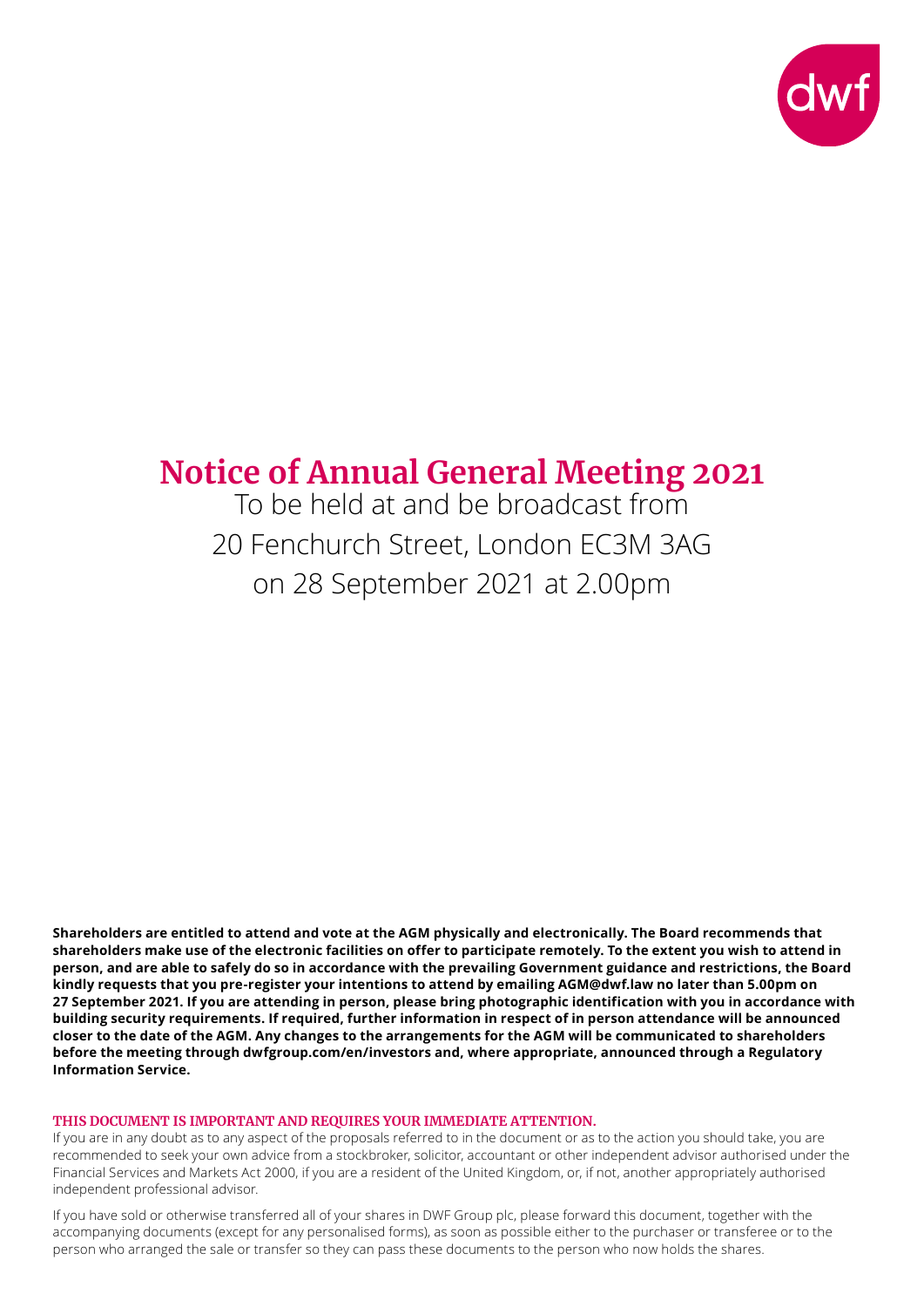# Chair's letter



#### **DWF Group plc ("DWF" or the "Company")**

Registered office: 20 Fenchurch Street London EC3M 3AG

Telephone: +44 (0)333 320 2220 Website: dwfgroup.com

Incorporated in England and Wales No. 11561594

24 August 2021

### **Notice of Annual General Meeting**

#### Dear Shareholder,

I am writing to give you details of the Company's annual general meeting ("AGM") which will be held and broadcast at 2.00pm on 28 September 2021 from 20 Fenchurch Street, London EC3M 3AG. The formal notice of AGM is set out on pages 4 to 6 of this document and an explanation of the business to be considered and voted on at the AGM is set out on pages 7 to 9.

The AGM is an important event in the Company's corporate calendar and provides an opportunity to engage with shareholders and for shareholders to pass the necessary resolutions for the conduct of the business and affairs of the Company. I am looking forward to updating you on the progress we are making on the delivery of our strategy.

At the time of writing, it is uncertain what regulations or public health guidance may be in place at the time of the AGM which may restrict the number of people who can gather in public. Any changes to the arrangements for the AGM will be communicated to shareholders before the AGM through **dwfgroup.com/en/investors** and, where appropriate, announced through a Regulatory Information Service. In light of this uncertainty, we do strongly encourage shareholders to submit a proxy vote in advance of the AGM and to appoint the Chair of the meeting as their proxy, rather than a named person who, if circumstances change, may not be able to attend the meeting. Shareholders who choose to attend the AGM in person, should this be possible, should pre-register their intention to attend as soon as practicable by emailing **AGM@dwf.law** and by no later than 5.00pm on 27 September 2021. Shareholders are urged to consider carefully the prevailing public health advice before travelling. Attendees should arrive by 1.00pm on the day to allow enough time for registration, security clearance and compliance with any additional health and safety measures, which may include temperature checking. Shareholders should note, however, that prevailing rules on capacity limits and changes in health and safety requirements, together with new restrictions on public gatherings, may mean that shareholders, proxies or representatives cannot ultimately attend the AGM in person.

Shareholders and their duly appointed representatives and/or proxies are invited to participate remotely which you can access by logging on to **web.lumiagm.com**. You will be able to submit your questions by email to **AGM@dwf.law**, and vote in a number of ways, both in advance of and during the AGM. A user guide can be found on pages 12 and 13 in respect of the electronic elements of the AGM, including instructions on how to join the meeting and submit your votes on the day along with the relevant contact details if you encounter any issues.

The Company strongly encourages shareholders to submit any questions they would like to have answered at the AGM by emailing them to **AGM@dwf.law** in advance, so as to be received no later than 12.30pm on 28 September 2021. You can also submit questions immediately before and during the meeting via **web.lumiagm.com**. Where it is not possible to answer any of the questions submitted prior to and during the AGM (for example, due to time constraints), the Directors will endeavour, where appropriate, to answer such questions by publishing thematic responses on the Company's website at **dwfgroup.com/en/ investors** as soon as practicable following the AGM. A full transcript of the meeting will also be uploaded.

#### Your vote is important to us. **In light of the above, we strongly encourage you to vote on all resolutions electronically in advance of the meeting, appointing the Chair as your proxy, whether or not you are ultimately able to attend in person.**

The ways to vote, in advance of or at the AGM, are as follows:

1. Register your vote electronically by logging into our Registrar, Equiniti's ("Registrar" or "Equiniti") website **sharevote.co.uk**. If you have already registered with the Registrar's online portfolio service, Shareview, you can submit your proxy by logging on to your portfolio at **shareview.co.uk** and following the instructions. Please note that votes submitted electronically in this manner should be submitted by no later than 2.00pm on 24 September 2021.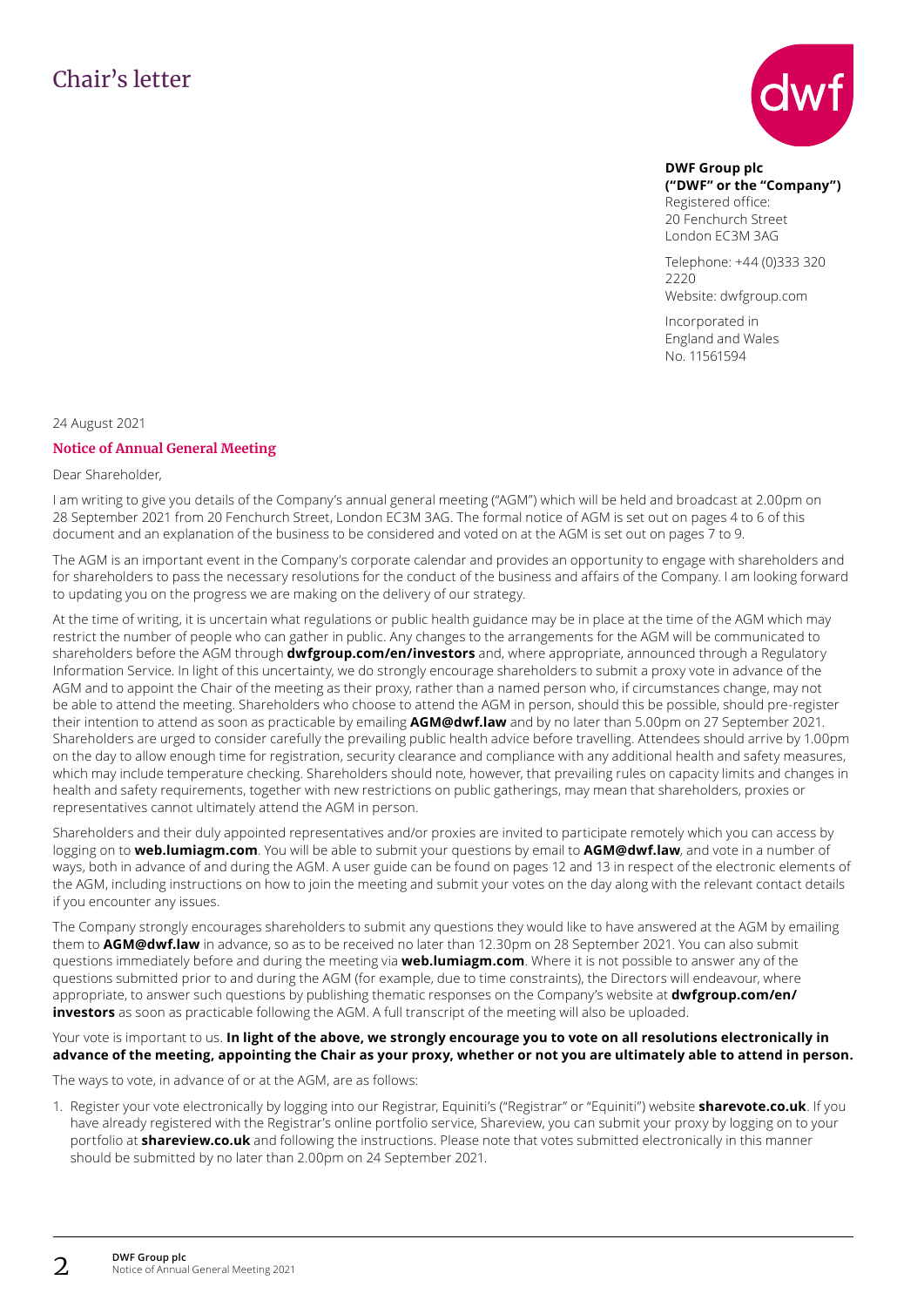- 2. Join the AGM online and vote electronically. A user guide can be found on page 13 in respect of the website. Voting on all resolutions on the day will be by way of a poll and **web.lumiagm.com** will open for this purpose from 1.00pm on 28 September 2021. Votes can be cast via **web.lumiagm.com** once the Chair has declared the poll open.
- 3. Appoint a proxy to vote on your behalf. Fill in the proxy form enclosed with this document and return it to the Registrar as detailed in note 3 on page 10, appoint your proxy electronically as detailed in note 4 on page 10 or, if you are a CREST member, appoint your proxy through the CREST proxy appointment service as detailed in note 5 on page 10. Shareholders who wish to appoint a proxy are recommended to appoint the Chair of the meeting as their proxy. As a result of the changing Government restrictions, if a shareholder appoints someone else as their proxy, that proxy may not be able to attend the meeting in order to cast the shareholder's vote. Please note that the deadline for the receipt by the Registrar of all proxy appointments is 2.00pm on 24 September 2021.
- 4. Attend the AGM in person. Although this is not recommended by the Board, if your intention is to attend, the Board kindly requests that you pre-register your intention to attend by emailing **AGM@dwf.law** no later than 5.00pm on 27 September 2021.

#### **Dividend**

The Group's capital allocation policy is to prioritise having sufficient capital to fund ongoing operating requirements, and to invest in the Group's long-term growth. Taking this into account the Board targets a pay-out ratio of up to 70% of adjusted profit after tax. For FY2019/20, a higher pay-out ratio of 90% was applied as a one-off given the exceptional trading conditions due to COVID-19. For FY2020/21, the Board has proposed a final dividend of 3.0 pence per share, taking the total dividend for the year to 4.5 pence, reflecting a pay-out ratio of 61% of adjusted profit after tax. This pay-out ratio reflects our capital allocation policy and is viewed as a meaningful step towards the target of up to 70%.

### **Board changes**

During the year, there have been a number of changes to the Board's composition. On 29 May 2020, Sir Nigel Knowles succeeded Andrew Leaitherland as Group Chief Executive Officer. At this time, Chris Sullivan was appointed Interim Chair of the Board whilst the Nomination Committee undertook a rigorous recruitment process to select and appoint a permanent Chair. I was delighted to be appointed Chair of the Board with effect from 1 August 2020. On the same date, Chris Sullivan was appointed as Deputy Chair of the Board, alongside his role as Senior Independent Non-Executive Director.

On 22 October 2020, Matthew Doughty's role on the Board changed from Partner Director to Executive Director, to reflect his new position as Group Chief Operating Officer. On 22 October 2020, two Partner Directors, Seema Bains and Michele Cicchetti, were also appointed to the Board. Finally, on 30 December 2020, Vinodka (Vin) Murria stood down as an Independent Non-Executive Director. Please see pages 57 and 72 of the 2021 Annual Report and Accounts for further information.

#### **External Auditor**

During the year, a competitive audit tender process was conducted, for external audit services, details of which can be found on page 80 of the 2021 Annual Report and Accounts. On the recommendation of the Audit Committee, the Board proposes that PricewaterhouseCoopers LLP ("PwC") be appointed as the Company's new auditor. Deloitte LLP will stand down as the Company's Auditor's at the conclusion of the AGM and resolution 14 requests shareholders' authority to confirm PwC's appointment from the conclusion of the AGM.

The results of the voting will be announced through a Regulatory Information Service and will be published on our website **dwfgroup.com/en/investors** on 28 September 2021 or as soon as practicable after the AGM.

The Board considers that all the resolutions to be put to the meeting are in the best interests of the Company and its shareholders as a whole and are therefore likely to promote the success of the Company. The Board unanimously recommends that you vote in favour of each of the resolutions being put to the AGM, as the Directors intend to do in respect of their own beneficial shareholdings (other than in respect of those matters in which they are interested).

Yours faithfully,

#### **Jonathan Bloomer**

Chair DWF Group plc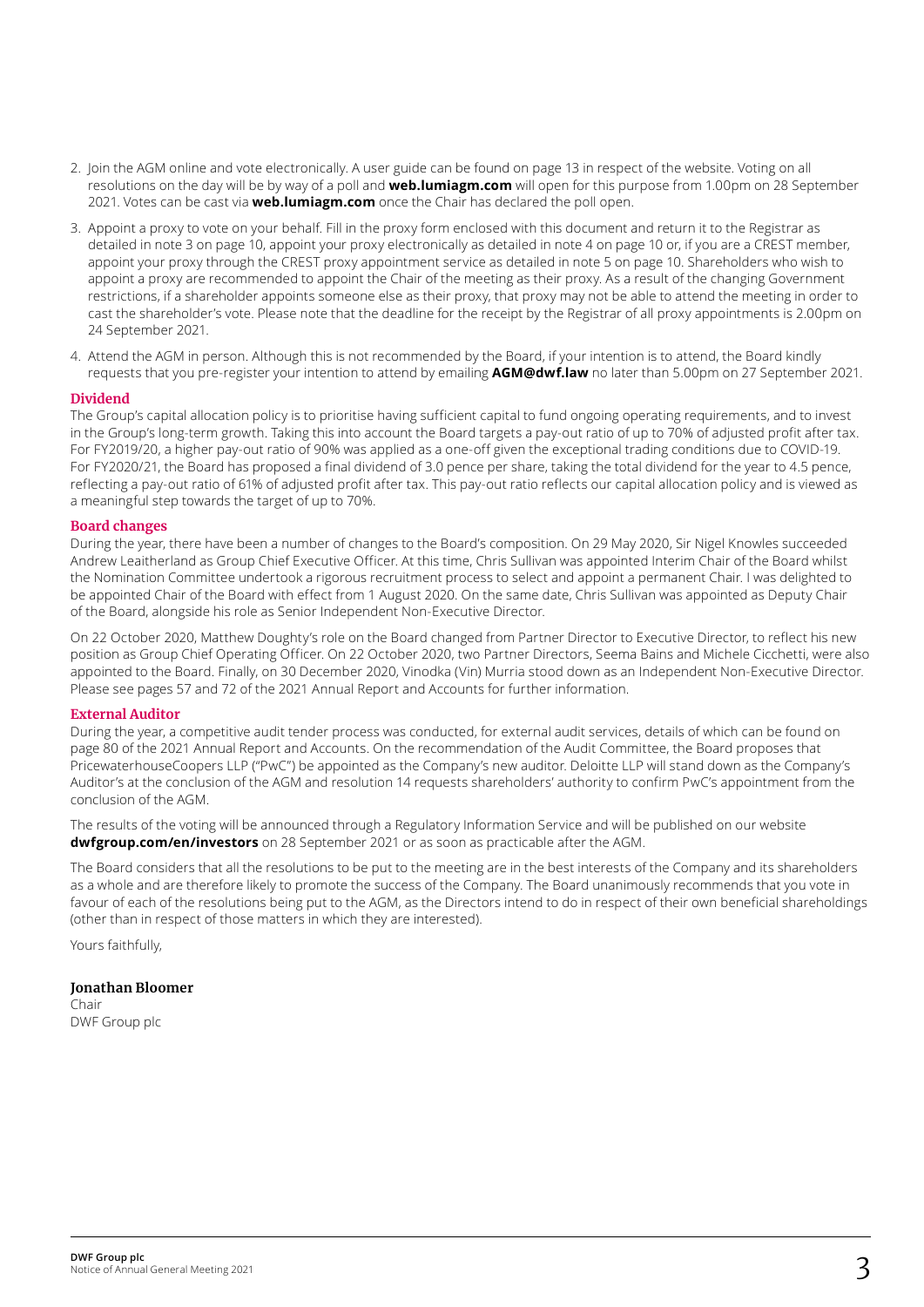**NOTICE IS HEREBY GIVEN that the Annual General Meeting ("AGM") of DWF Group plc will be held and be broadcast at 2.00pm on 28 September 2021 from 20 Fenchurch Street, London EC3M 3AG to consider and, if thought fit, pass the resolutions as set out below.**

Resolutions 1 to 17 will be proposed as ordinary resolutions and resolutions 18 to 21 will be proposed as special resolutions. Further information on all resolutions is given in the Explanatory Notes on pages 7 to 9.

### **Ordinary Resolutions**

- **1.** To receive the reports of the Directors and Auditor and the audited financial statements of the Company for the financial year ended 30 April 2021.
- **2.** To approve the Directors' Remuneration Report for the financial year ended 30 April 2021 set out on pages 85 to 106 in the Annual Report and Accounts for the financial year ended 30 April 2021.
- **3.** To declare a final dividend of 3 pence per ordinary share for the financial year ended 30 April 2021, payable on 8 October 2021 to ordinary shareholders registered on the Register of Members at the close of business on 10 September 2021.
- **4.** To re-elect Jonathan Bloomer as a Director, who is seeking annual re-election in accordance with the Company's Articles of Association and the UK Corporate Governance Code.
- **5.** To re-elect Chris Sullivan as a Director, who is seeking annual re-election in accordance with the Company's Articles of Association and the UK Corporate Governance Code.
- **6.** To re-elect Sir Nigel Knowles as a Director, who is seeking annual re-election in accordance with the Company's Articles of Association and the UK Corporate Governance Code.
- **7.** To re-elect Chris Stefani as a Director, who is seeking annual re-election in accordance with the Company's Articles of Association and the UK Corporate Governance Code.
- **8.** To re-elect Matthew Doughty as a Director, who is seeking annual re-election in accordance with the Company's Articles of Association and the UK Corporate Governance Code.
- **9.** To re-elect Teresa Colaianni as a Director, who is seeking annual re-election in accordance with the Company's Articles of Association and the UK Corporate Governance Code.
- **10.** To re-elect Samantha Duncan as a Director, who is seeking annual re-election in accordance with the Company's Articles of Association and the UK Corporate Governance Code.
- **11.** To re-elect Luke Savage as a Director, who is seeking annual re-election in accordance with the Company's Articles of Association and the UK Corporate Governance Code.
- **12.** To elect Seema Bains as a Director, who was appointed during the year and is seeking election in accordance with the Company's Articles of Association and the UK Corporate Governance Code.
- **13.** To elect Michele Cicchetti as a Director, who was appointed during the year and is seeking election in accordance with the Company's Articles of Association and the UK Corporate Governance Code.
- **14.** To appoint PricewaterhouseCoopers LLP as Auditor of the Company to hold office from the conclusion of this meeting until the conclusion of the next general meeting at which accounts are laid.
- **15.** To authorise the Audit Committee for and on behalf of the Board to determine the remuneration of the Auditor.
- **16.** That, in accordance with section 366 of the Companies Act 2006, the Company and all companies that are subsidiaries of the Company at any time during the period for which this resolution has effect are authorised to:
	- a. make political donations to political parties or independent election candidates, not exceeding £100,000 in total;
	- b. make political donations to political organisations other than political parties, not exceeding £100,000 in total; and
	- c. incur political expenditure not exceeding £100,000 in total,

provided that the aggregate amount of any such donations and expenditure shall not exceed £100,000 during the period beginning with the date of the passing of this resolution and ending at the close of business on 31 October 2022 or, if sooner, the conclusion of the next annual general meeting of the Company after the passing of this resolution, unless previously renewed, varied or revoked by the Company in general meeting.

For the purpose of this resolution, the terms "political donations", "political parties", "independent election candidates", "political organisations" and "political expenditure" have the meanings set out in sections 363 to 365 of the Companies Act 2006.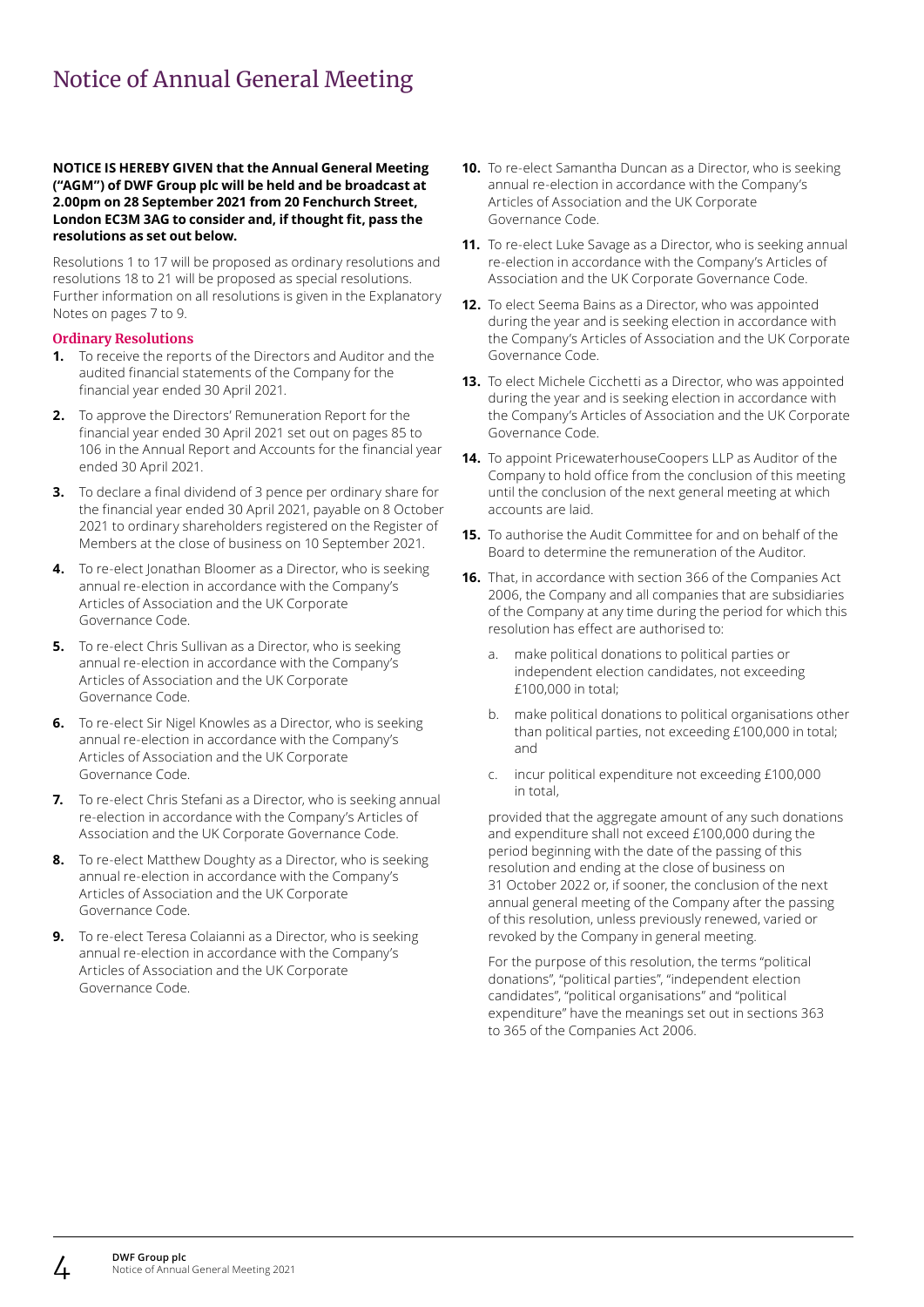### **17.** That:

- a. in substitution for all existing authorities, the Directors be generally and unconditionally authorised, in accordance with section 551 of the Companies Act 2006, to exercise all powers of the Company to allot shares in the Company or grant rights to subscribe for, or convert any security into, shares in the Company:
	- up to a maximum nominal amount of £1,084,509 (such amount to be reduced by the nominal amount of any equity securities (as defined in section 560 of the Companies Act 2006) allotted under paragraph (ii) below in excess of £1,084,509); and
	- ii. comprising equity securities (as defined in section 560 of the Companies Act 2006) up to a maximum nominal amount of £2,169,018 (such amount to be reduced by any shares allotted or rights granted under paragraph (i) above) in connection with an offer by way of a rights issue:
		- A. to holders of ordinary shares in proportion (as nearly as may be practicable) to their existing holdings; and
		- B. to holders of other equity securities if this is required by the rights of those securities or, if the Directors consider it necessary, as permitted by the rights of those securities,

and so that the Directors may make such exclusions or other arrangements as they consider expedient in relation to treasury shares, fractional entitlements, record dates, shares represented by depositary receipts, legal, regulatory or practical problems under the laws in any territory or the requirements of any relevant regulatory body or stock exchange or any other matter;

- b. this authority shall expire at the earlier of the conclusion of the next annual general meeting of the Company after the passing of this resolution or the close of business on 31 October 2022, unless previously renewed, varied or revoked by the Company in general meeting; and
- c. the Company may, before this authority expires, or if this authority is previously renewed, varied or revoked, before this authority is previously renewed, varied or revoked, make an offer or agreement which would or might require shares to be allotted or rights to be granted after it expires and the Directors may allot shares or grant rights in pursuance of such offer or agreement as if this authority had not expired.

### **Special Resolutions**

**18.** That, in substitution for all existing authorities and subject to the passing of resolution 17:

a. the Directors be given power:

- i. to allot equity securities (as defined in section 560 of the Companies Act 2006) for cash pursuant to the authority conferred on them by resolution 17 under section 551 of that Act; and
- ii. to allot equity securities as defined in section 560(3) of that Act (sale of treasury shares) for cash,

in either case as if section 561 of that Act did not apply to the allotment, but this power shall be limited:

- A. to the allotment of equity securities in connection with an offer or issue of equity securities (but, in the case of the authority granted under resolution 17(a)(ii), by way of a rights issue only) to or in favour of:
	- a. holders of ordinary shares in proportion (as nearly as may be practicable) to their existing holdings; and
	- b. holders of other equity securities if this is required by the rights of those securities or, if the Directors consider it necessary, as permitted by the rights of those securities,

and so that the Directors may make such exclusions or other arrangements as they consider expedient in relation to treasury shares, fractional entitlements, record dates, shares represented by depositary receipts, legal, regulatory or practical problems under the laws in any territory or the requirements of any relevant regulatory body or stock exchange or any other matter; and

- B. to the allotment of equity securities pursuant to the authority granted under resolution 17(a)(i) and/or by virtue of section 560(3) of the Companies Act 2006 (in each case otherwise than under paragraph A above) up to a maximum nominal amount of £162,676;
- b. this power shall expire at the earlier of the conclusion of the next annual general meeting of the Company after the passing of this resolution or the close of business on 31 October 2022, unless previously renewed, varied or revoked by the Company in general meeting; and
- c. the Company may, before this power expires, or if this authority is previously renewed, varied or revoked, before this authority is previously renewed, varied or revoked, make an offer or agreement which would or might require equity securities to be allotted after it expires and the Directors may allot equity securities in pursuance of such offer or agreement as if this power had not expired.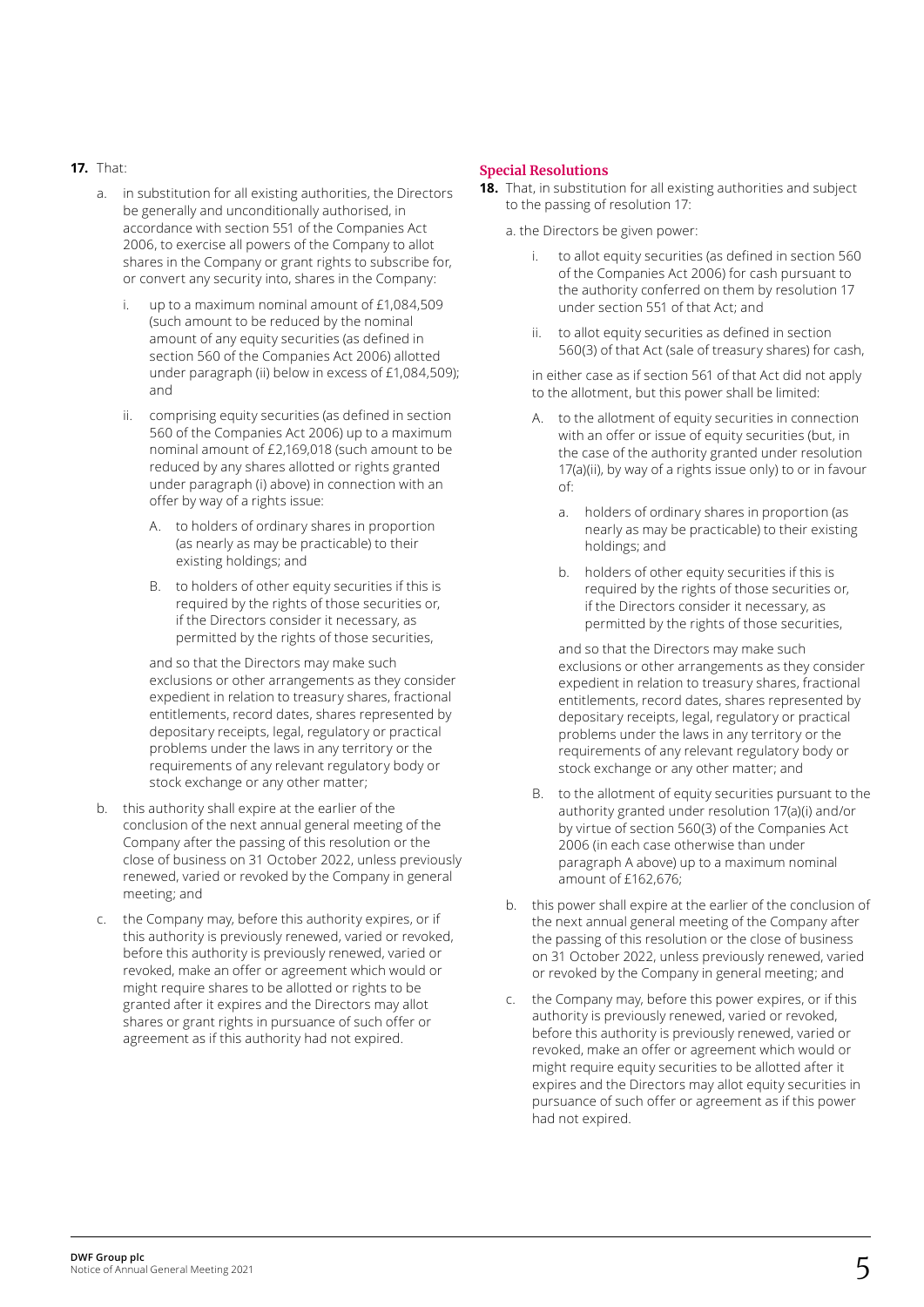# Notice of Annual General Meeting continued

- **19.** That, subject to the passing of resolution 17:
	- a. in addition to any authority granted under resolution 18, the Directors be given power:
		- i. to allot equity securities (as defined in section 560 of the Companies Act 2006) for cash pursuant to the authority conferred on them by that resolution under section 551 of that Act; and
		- ii. to allot equity securities as defined in section 560(3) of that Act (sale of treasury shares) for cash,

in either case as if section 561 of that Act did not apply to the allotment, but this power shall be:

- A. limited to the allotment of equity securities up to a maximum nominal amount of £162,676; and
- B. used only for the purposes of financing (or refinancing, if the authority is to be used within six months after the original transaction) a transaction which the Board of the Company determines to be an acquisition or other capital investment of a kind contemplated by the Statement of Principles on Disapplying Pre-Emption Rights most recently published by the Pre-Emption Group prior to the date of this notice;
- b. this power shall expire at the earlier of the conclusion of the next annual general meeting of the Company after the passing of this resolution or the close of business on 31 October 2022, unless previously renewed, varied or revoked by the Company in general meeting; and
- c. the Company may, before this power expires, or if this authority is previously renewed, varied or revoked, before this authority is previously renewed, varied or revoked, make an offer or agreement which would or might require equity securities to be allotted after it expires and the Directors may allot equity securities in pursuance of such offer or agreement as if this power had not expired.
- **20.** That, in accordance with section 701 of the Companies Act 2006, the Company is generally and unconditionally authorised to make market purchases (within the meaning of section 693 of that Act) of ordinary shares in the capital of the Company ("Ordinary Shares") on such terms and in such manner as the Directors of the Company may determine, provided that:
	- a. the maximum number of Ordinary Shares that may be purchased under this authority is 32,535,286;
	- b. the minimum price which may be paid shall be the nominal value of that Ordinary Share (exclusive of expenses payable by the Company in connection with the purchase);
	- c. the maximum price which may be paid for any Ordinary Share purchased under this authority (exclusive of expenses payable by the Company in connection with the purchase) shall not be more than the higher of:
		- i. an amount equal to 105% of the average of the middle market prices shown in the quotations for the Ordinary Shares in the London Stock Exchange Daily Official List for the five business days immediately preceding the day on which that Ordinary Share is purchased; and
		- ii. an amount equal to the higher of the price of the last independent trade of an Ordinary Share and the highest current independent bid for an Ordinary Share on the trading venue where the purchase is carried out;
	- d. this authority shall expire at the earlier of the conclusion of the next annual general meeting of the Company after the passing of this resolution, or the close of business on 31 October 2022 unless renewed before that time; and
	- e. the Company may make a contract or contracts to purchase Ordinary Shares under this authority before its expiry which will or may be executed wholly or partly after the expiry of this authority and may make a purchase of Ordinary Shares in pursuance of any such contract.
- **21.** That a general meeting of the Company, other than an annual general meeting, may be called on not less than 14 clear days' notice.

By order of the Board

## **Darren Drabble**

Group General Counsel and Company Secretary

24 August 2021

Registered office: 20 Fenchurch Street, London EC3M 3AG Registered in England and Wales No.11561594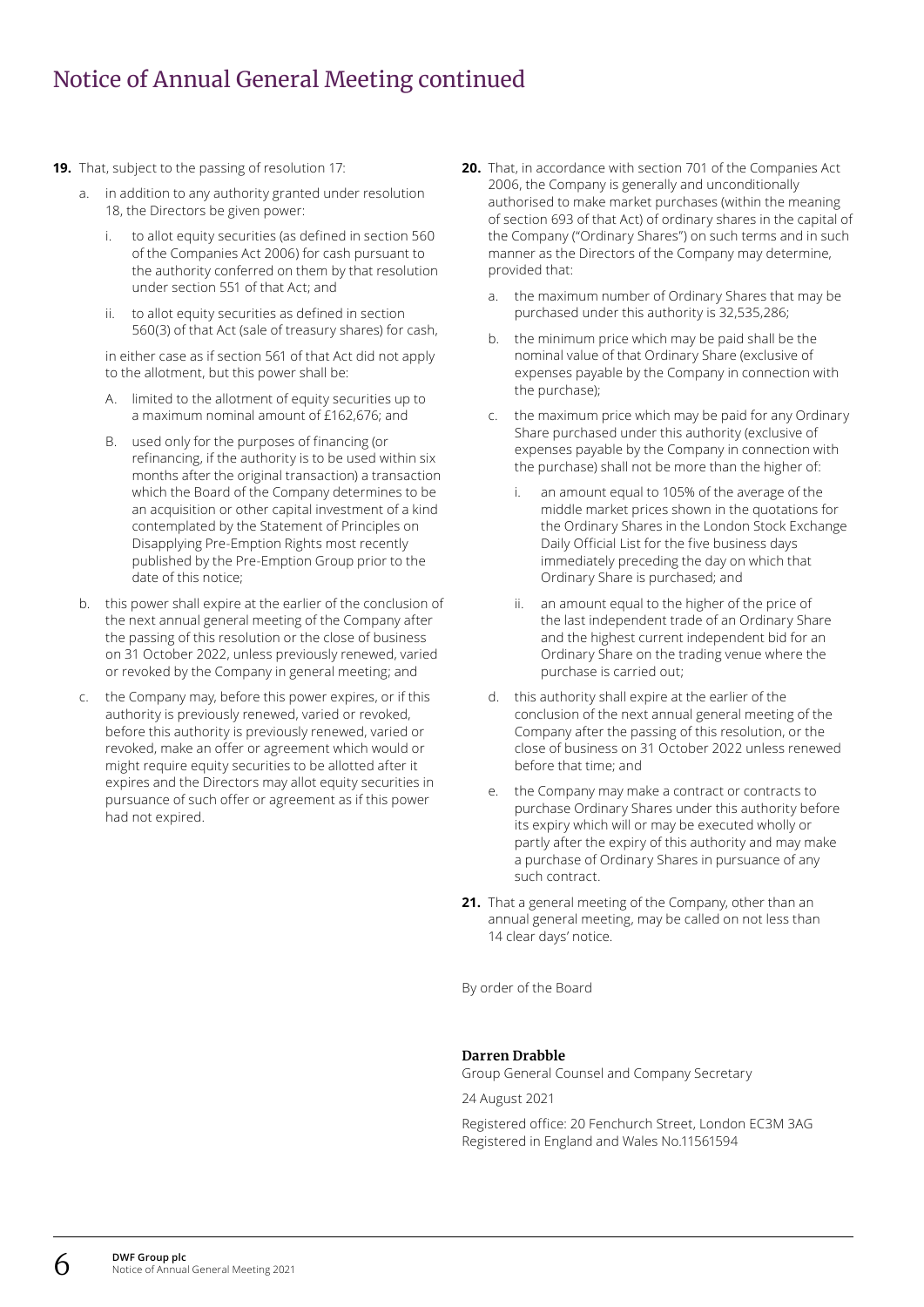#### **The following pages provide further details of the resolutions being proposed at the AGM.**

Resolutions 1 to 17 are proposed as ordinary resolutions. This means that for each of those resolutions to be passed by members, more than half of the total votes validly cast must be in favour of the resolution. Resolutions 18 to 21 are proposed as special resolutions. For each of these resolutions to be passed, at least three quarters of the total votes validly cast must be in favour of the resolution.

### **Resolution 1 – Annual Report and Accounts**

The Board asks that shareholders receive the reports of the Directors and Auditor and the audited financial statements of the Company for the financial year ended 30 April 2021.

# **Resolution 2 – Directors' Remuneration Report**

Resolution 2 seeks shareholder approval of the Directors' Remuneration Report, which can be found on pages 85 to 106 of the 2021 Annual Report and Accounts. The Directors' Remuneration Report gives details of the implementation of the Company's existing Remuneration Policy which is available at **dwfgroup.com/en/investors**. The existing Remuneration Policy was approved by shareholders at the AGM on 20 September 2019 for a period of up to three years and is, therefore, not required to be put to shareholders for approval at this year's AGM. It will be put to shareholders for approval again by no later than the AGM in 2022. The vote on resolution 2 is advisory in nature and Directors' entitlement to remuneration is not conditional on it.

### **Resolution 3 – Declaration of dividend**

The Directors are recommending a final dividend on the Company's ordinary shares of 3 pence per ordinary share, payable on 8 October 2021 to all shareholders on the Register or Members of the Company as at close of business on 10 September 2021. A final dividend can only be paid after the shareholders at general meeting have approved it.

#### **Resolutions 4 to 13 – Election or Re-election of Directors**

In accordance with the Company's Articles of Association and the recommendations in the UK Corporate Governance Code, all Directors are subject to annual re-election.

At this year's AGM, Seema Bains and Michele Cicchetti will stand for election by the shareholders for the first time, following their appointment on 22 October 2020, and the remaining Directors will all stand for re-election. The Board believes that each Director standing for election or re-election brings considerable and wide-ranging skills and experience to the Board as a whole. All Directors proposed for election or re-election will be subject to an annual performance review and the Board confirms that they all make an effective and valuable contribution to the deliberations of the Board and demonstrate commitment to their roles.

Biographical details of our Directors are available on our website **dwfgroup.com/en/investors** and on pages 58 and 59 of the 2021 Annual Report and Accounts. It is the Board's view that these biographical details illustrate why each Director's contribution is, and continues to be, important to the Company's long-term sustainable success.

#### **Resolutions 14 and 15 – Appointment and remuneration of the Auditor**

The Company is required at each general meeting at which accounts are presented to shareholders to appoint an auditor to hold office until the next such meeting. During the year, a competitive audit tender process was conducted, for external audit services, details of which can be found on page 80 of the 2021 Annual Report and Accounts. On the recommendation of the Audit Committee, the Board proposes that PricewaterhouseCoopers LLP ("PwC") be appointed as the Company's new auditor. Deloitte LLP will stand down as the Company's Auditor at the conclusion of the AGM and Deloitte has provided the Company with a statement confirming that there are no circumstances which need to be brought to the attention of shareholders and creditors of the Company, which is set out on page 14 of this document.

Resolution 14, which has been recommended to the Board by the Audit Committee, seeks the appointment of PwC as the Company's Auditor. Resolution 15 proposes to give the Audit Committee authority to determine the remuneration of the Auditor, for and on behalf of the Board.

#### **Resolution 16 – Authority to make political donations/ incur political expenditure in the European Union (EU)**

Resolution 16 concerns Part 14 of the Companies Act 2006 which provides that political donations made by a company to political parties, other political organisations and independent election candidates or political expenditure incurred by a company must be authorised in advance by shareholders.

It is the Company's policy not to make donations to, or incur expenditure on behalf of, political parties, other political organisations or independent election candidates and the Board has no intention of changing this policy. However, as a result of the wide definitions in the Companies Act 2006, normal expenditure (such as expenditure on organisations concerned with matters of public policy, law reform and representation of the business community) and business activities (such as communicating with the Government and political parties at local, national and European level) might be construed as political expenditure or as a donation to a political party or other political organisation and fall within the restrictions of the Companies Act 2006. Accordingly, authority is being sought as a precaution to ensure that the Company's normal business activities do not infringe the Companies Act 2006.

Resolution 16 seeks authority for the Company and its subsidiaries to make political donations to political parties or independent election candidates, to other political organisations, or to incur political expenditure up to an aggregate limit of £100,000 in the period ending at the close of business on 31 October 2022 or, if earlier, the conclusion of the next AGM. This resolution does not purport to authorise any particular donation or expenditure but is expressed in general terms as required by the Companies Act 2006 and is intended to authorise normal donations and expenditure. Under the Companies Act 2006, this authority may be for a period of up to four years. However, in line with corporate governance best practice, the Company seeks to renew the authority on an annual basis.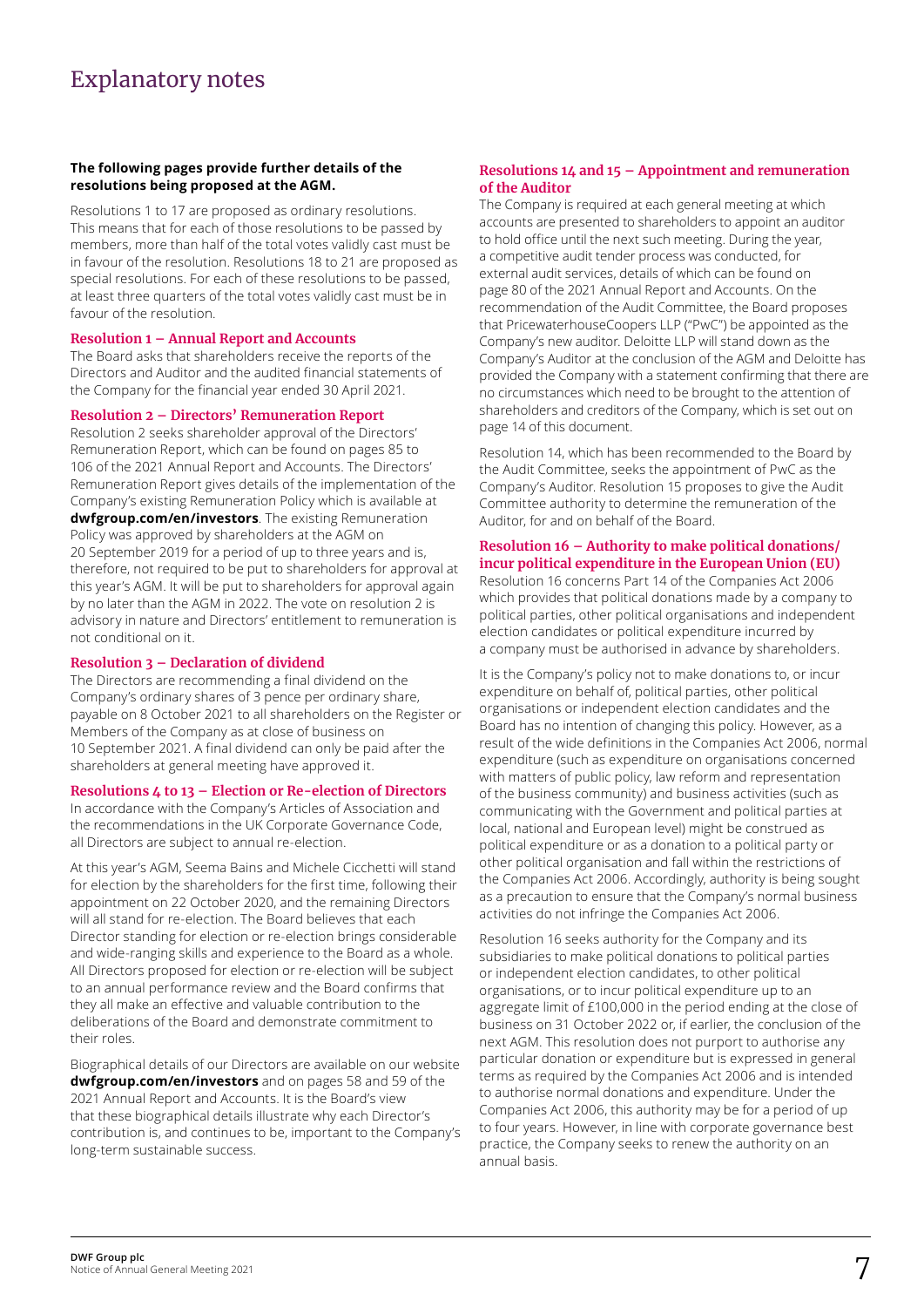# Explanatory notes continued

Any political donation made or political expenditure incurred which is in excess of £200 will be disclosed in the Company's annual report for next year, as required by the Companies Act 2006. The authority will not be used to make political donations within the normal meaning of that expression.

#### **Resolution 17 – Authority to allot shares**

The purpose of this resolution is to renew the Directors' powers (granted at the 2020 Annual General Meeting of the Company and set to expire at the AGM) to allot shares in the Company. The resolution, which is in line with institutional guidelines issued by the Investment Association, authorises the Directors: (a) to allot ordinary shares (or grant rights to subscribe for, or convert any securities into, ordinary shares) up to an aggregate nominal amount equal to £1,084,509 (representing 108,450,900 ordinary shares of 1p each). This amount represents one-third (33.33%) of the issued ordinary share capital of the Company as at 13 August 2021 (being the latest practicable date prior to the issue of the Notice of Meeting); and (b) to allot ordinary shares in connection with a rights issue up to an aggregate nominal amount equal to £2,169,018 (representing 216,901,800 ordinary shares of 1p each), as reduced by the nominal amount of any shares previously issued under paragraph (i) of this resolution. This amount (before any reduction) represents two-thirds (66.66%) of the issued ordinary share capital of the Company as at 13 August 2021 (being the latest practicable date prior to issue of the notice of AGM (the 'Notice of Meeting')). The authorities sought in paragraph (a) of resolution 17 are in substitution for all other existing authorities, and are without prejudice to previous allotments made under such existing authorities. The authorities sought under this resolution will expire on the earlier of 31 October 2022 and the conclusion of the AGM of the Company held in 2022 (unless otherwise varied, revoked or renewed). The Directors have no present intention to exercise the authorities sought under this resolution or allot shares other than pursuant to employee share plans. However, the Directors consider it desirable to have the maximum flexibility permitted by corporate governance guidelines to respond to market developments and to enable allotments to take place in appropriate circumstances. The Directors intend to take note of relevant corporate governance guidelines in the use of such powers in the event that such authority is exercised.

#### **Resolutions 18 and 19 – General and additional disapplication of pre-emption rights**

These two resolutions will be proposed as separate special resolutions in line with institutional shareholder guidelines, including the Investment Association's Share Capital Management Guidelines and the Pre-Emption Group's Statement of Principles as updated in March 2015.

Resolution 18 would, if passed, give the Directors the authority to allot ordinary shares (or sell any ordinary shares which the Company holds in treasury) for cash without DWF offering them to existing shareholders in proportion to their existing shareholdings. This authority would be limited to: (a) allotments or sales in connection with pre-emptive offers to ordinary shareholders and holders of other equity securities if required by the rights of those shares or as the Board otherwise considers necessary; and/or (b) otherwise up to an aggregate nominal amount of £162,676 (representing 16,267,600 ordinary shares of 1p each) which is 5% of the issued ordinary share capital of the Company as at 13 August 2021 (being the latest practicable date prior to the issue of the Notice of Meeting).

Resolution 19 would, if passed, allow non pre-emptive issues up to an additional nominal amount of £162,676 (representing 16,267,600 ordinary shares of 1p each) which is 5% of the issued ordinary share capital of the Company as at 13 August 2021 (being the latest practicable date prior to the issue of the Notice of Meeting). The authority would only be used in connection with an acquisition or specified capital investment of a kind contemplated by the Pre-emption Group's Statement of Principles, and which is announced contemporaneously with the allotment or which has taken place in the preceding six-month period and is referred to in the announcement of the issue.

The maximum nominal value of equity securities which could be allotted if the authorities in both resolution 18 and resolution 19 were used would be £325,352, which represents 10% of the issued share capital of the Company as at 13 August 2021.

The Board confirms its intention not to allot shares for cash on a non pre-emptive basis in excess of an amount equal to 7.5% of the issued ordinary share capital of the Company (excluding any treasury shares) within a rolling three-year period without prior consultation with shareholders, except in connection with an acquisition or specified capital investment as referred to above.

The Board considers the authorities in these two resolutions to be appropriate in order to allow the Company flexibility to finance business opportunities or to conduct a pre-emptive offer or rights issue without the need to comply with the strict requirements of the statutory pre-emptive provisions. The Board has no present intention to make use of these authorities. The authorities will expire on the earlier of 31 October 2022 and the conclusion of the AGM of the Company to be held in 2022 (unless otherwise varied, revoked or renewed).

#### **Resolution 20 – Authority to make market purchases of own shares**

Resolution 20, which will be proposed as a special resolution, seeks to give the Company authority to buy back its own ordinary shares in the market as permitted by the Companies Act 2006. The authority limits the number of shares that could be purchased to a maximum of 32,535,286 ordinary shares (representing 10% of the issued ordinary share capital) of the Company as at 13 August 2021 (being the latest practicable date prior to the issue of the Notice of Meeting). This authority will expire on the earlier of 31 October 2022 and the conclusion of the AGM of the Company to be held in 2022 (unless otherwise varied, revoked or renewed). The Directors have no present intention of exercising the authority to make market purchases. However, the authority provides the flexibility to allow them to do so in the future. The Directors will exercise this authority only when to do so would be in the best interests of the Company and of its shareholders generally, and could be expected to result in an increase in the earnings per share of the Company. Ordinary shares purchased by the Company pursuant to this authority may either be held as treasury shares or cancelled by the Company and the number of ordinary shares reduced accordingly, depending on which course of action is considered by the Directors to be in the best interests of shareholders at that time. Shares held in treasury may be cancelled, sold for cash or used for the purposes of employee share plans.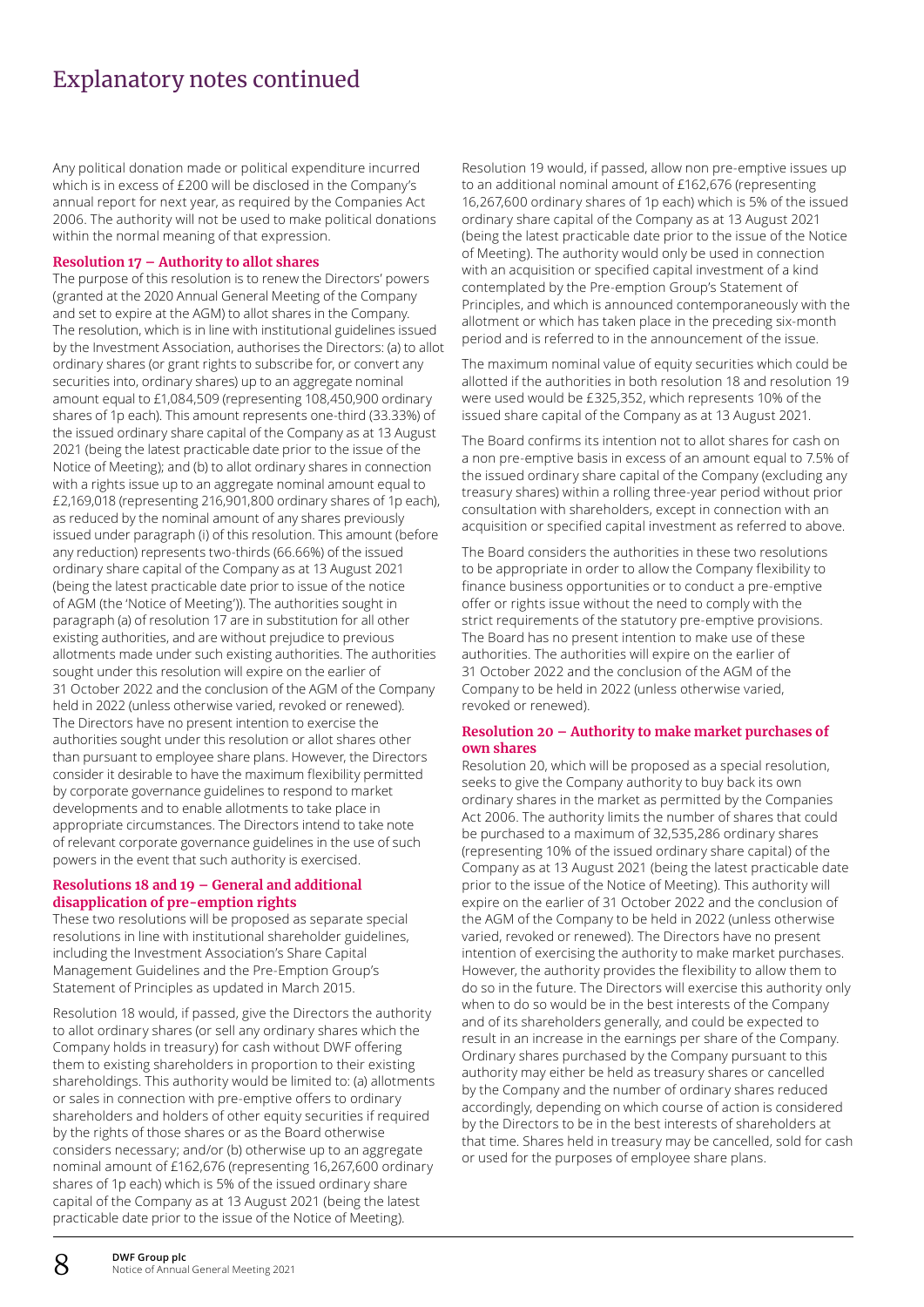Once held in treasury, the Company is not entitled to exercise any rights, including the right to attend and vote at meetings, in respect of those shares.

Furthermore, no dividend or other distribution of the Company's assets may be made to the Company in respect of the shares held in treasury. The minimum price, exclusive of expenses, which may be paid for an ordinary share is 1p, its nominal value.

The maximum price, exclusive of expenses, which may be paid for an ordinary share is the highest of (i) an amount equal to 5% above the average market value for an ordinary share for the five business days immediately preceding the date of the purchase and (ii) the higher of the price of the last independent trade and the highest current independent purchase bid on the trading venue where the purchase is carried out.

The Company has options and awards outstanding over 25,777,663 ordinary shares, representing 7.92% of the Company's issued ordinary share capital as at 13 August 2021 (being the latest practicable date prior to the issue of the Notice of Meeting). If the authority now being sought by resolution 20, and the existing authority granted at the 2020 Annual General Meeting of the Company, were to be used in full, the total number of options and awards outstanding would represent 9.90% of the Company's issued ordinary share capital at that date. As at 13 August 2021 (being the latest practicable date prior to the issue of the Notice of Meeting), the Company held no ordinary shares in treasury.

#### **Resolution 21 – Notice of general meetings**

The Directors wish to obtain the flexibility and benefit from the ability to call general meetings on 14 clear days' notice and this resolution, which is proposed as a special resolution, seeks authority from shareholders for this flexibility. Such approval will not affect annual general meetings, which will continue to be held on at least 21 clear days' notice. In the event that this authority is to be exercised, the Directors will ensure that it is not used as a matter of routine, but only where the flexibility is merited by the business of the meeting and is thought to be to the advantage of shareholders as a whole. The Company intends to meet the requirements for a means of electronic voting to be made available to all shareholders before calling a meeting on 14 clear days' notice. The approval will be effective until the Company's next AGM, when it is intended that a similar resolution will be proposed.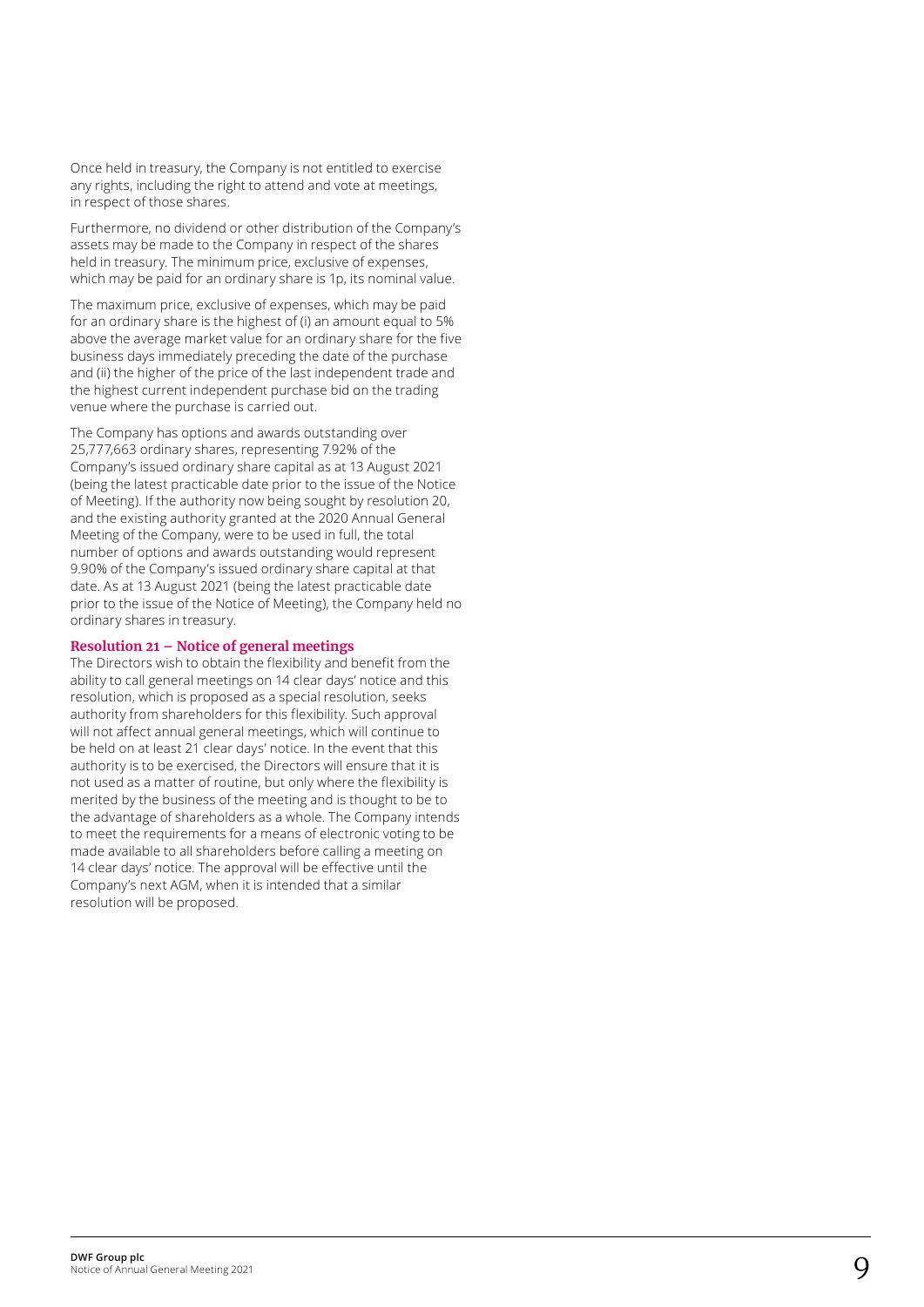# Shareholder information

**Your attention is drawn to the notes below and the arrangements put in place by the Company set out on page 12 of this Notice of Meeting. Given that you may be unable to attend the meeting in person, it is advised that you appoint the Chair as a proxy to vote on your behalf in accordance with the procedure set out in the notes below.**

- 1. Only persons entered on the Register of Members of the Company at 6.30pm on 24 September 2021 (or, in the event of any adjournment, at 6.30pm on the date falling two days (excluding non-working days) before the time of the adjourned meeting) are entitled to attend and vote at the meeting in person, electronically or by proxy and the number of ordinary shares then registered in their respective names shall determine the number of votes such persons are entitled to cast on a poll at the meeting.
- 2. Changing UK Government guidance and restrictions may mean that neither you nor any other person you might appoint as your proxy will be able to attend the AGM and vote in person. You are still entitled to participate electronically in the meeting. A member will also still be entitled to appoint a proxy to exercise all or any of its, his or her rights to attend and to speak and vote instead of it, him or her electronically at the meeting. A member may appoint more than one proxy in relation to a meeting, provided that each proxy is appointed to exercise the rights attached to a different share or shares. A proxy need not be a member of the Company. If you appoint another person as your proxy, that person may not, as a result of potential changes to Government restrictions and guidance, be permitted to attend the AGM in person and vote on your behalf, and therefore you are strongly encouraged to appoint the Chair of the meeting as your proxy. A proxy form which may be used to make such appointment and give proxy instructions accompanies this Notice of Meeting. The person you appoint as proxy must vote in accordance with your instructions. If you do not give them any instructions, a proxy may vote or not vote as he or she sees fit on any business of the AGM. Appointing a proxy in this way will not prevent you from attending and voting at the AGM electronically or in person should the situation and the applicable restrictions change such that you wish to do so.
- 3. The form of proxy, together with any power of attorney or other authority, if any, under which it is signed, or a notarially certified or office copy of such power of attorney or authority, must be received by the Company's Registrars, Equiniti, at Aspect House, Spencer Road, Lancing, West Sussex, BN99 6DA no later than 48 hours (excluding non-working days) before the time appointed for the meeting. Completion and return of the form of proxy will not prevent you from attending and voting at the meeting either in person or electronically instead of the proxy. You must inform the Company's Registrars in writing of any termination of the authority of a proxy.
- 4. You may submit an electronic proxy appointment by logging into Equiniti's website **sharevote.co.uk**. Members will need their Voting ID, Task ID and Shareholder Reference Number ("SRN"), printed on the face of the accompanying proxy form. Full details of the procedures are given on the website. If you have already registered with the Registrar's online portfolio service, Shareview, you can submit your proxy by logging on to your portfolio at **shareview.co.uk** and clicking on the link to vote, and following the website instructions.
- 5. CREST members who wish to appoint a proxy or proxies through the CREST electronic proxy appointment service may do so by using the procedures described in the CREST Manual. CREST Personal Members or other CREST sponsored members, and those CREST members who have appointed a service provider(s), should refer to their CREST sponsor or voting service provider(s), who will be able to take the appropriate action on their behalf.
- 6. In order for a proxy appointment or instruction made using the CREST service to be valid, the appropriate CREST message (a "CREST Proxy Instruction") must be properly authenticated in accordance with Euroclear UK & Ireland Limited's specifications, and must contain the information required for such instruction, as described in the CREST Manual (available by logging in at **euroclear.com**). The message, regardless of whether it constitutes the appointment of a proxy or is an amendment to the instruction given to a previously appointed proxy must, in order to be valid, be transmitted so as to be received by the issuer's agent (ID RA19) by 2.00pm on 24 September 2021. For this purpose, the time of receipt will be taken to be the time (as determined by the time stamp applied to the message by the CREST Application Host) from which the issuer's agent is able to retrieve the message by enquiry to CREST in the manner prescribed by CREST. After this time, any change of instructions to proxies appointed through CREST should be communicated to the appointee through other means.
- 7. CREST members and, where applicable, their CREST sponsors, or voting service providers should note that Euroclear UK & Ireland Limited does not make available special procedures in CREST for any particular message. Normal system timings and limitations will, therefore, apply in relation to the input of CREST Proxy Instructions. It is the responsibility of the CREST member concerned to take (or, if the CREST member is a CREST personal member, or sponsored member, or has appointed a voting service provider, to procure that his or her CREST sponsor or voting service provider(s) take(s)) such action as shall be necessary to ensure that a message is transmitted by means of the CREST system by any particular time. In this connection, CREST members and, where applicable, their CREST sponsors or voting service providers are referred, in particular, to those sections of the CREST Manual concerning practical limitations of the CREST system and timings.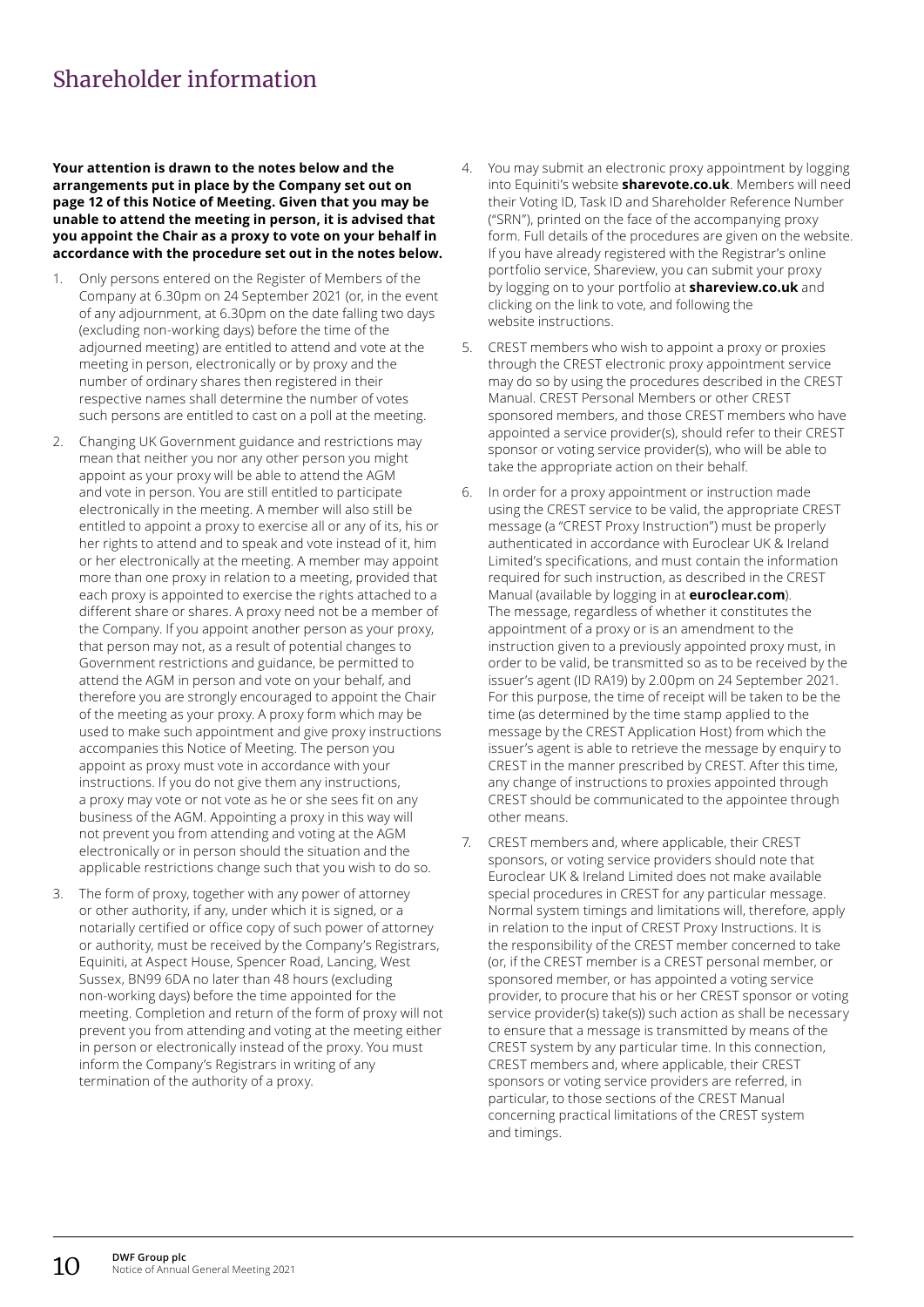- 8. The Company may treat as invalid a CREST Proxy Instruction in the circumstances set out in Regulation 35(5) (a) of the Uncertificated Securities Regulations 2001.
- 9. A person to whom this Notice of Meeting is sent who is a person nominated under section 146 of the Companies Act 2006 to enjoy information rights (a "Nominated Person") may, under an agreement between him/her and the shareholder by whom he/she was nominated, have a right to be appointed (or to have someone else appointed) as a proxy for the AGM. If a Nominated Person has no such proxy appointment right or does not wish to exercise it, he/she may, under any such agreement, have a right to give instructions to the shareholder as to the exercise of voting rights.
- 10. The statement of the rights of members in relation to the appointment of proxies in paragraphs 2, 3 and 4 above does not apply to a Nominated Person. The rights described in these paragraphs can only be exercised by registered members of the Company.
- 11. Nominated Persons are reminded that they should contact the registered holder of their shares (and not the Company) on matters relating to their investments in the Company.
- 12. As at 13 August 2021 (being the latest practicable date prior to the issue of this Notice of Meeting), the Company's issued share capital consists of 325,352,865 ordinary shares carrying one vote each. No shares are held in treasury. Therefore, the total voting rights in the Company as at 13 August 2021 are 325,352,865.
- 13. Copies of the service contracts of the Executive Directors and the Non-Executive Directors' terms of appointment are available for inspection at the registered office of the Company during normal business hours from the date of this Notice of Meeting and at the place of the meeting for a period from 15 minutes immediately before the meeting until its conclusion. Please email **AGM@dwf.law** during normal business hours on any weekday (excluding public holidays) to arrange an appointment.
- 14. All resolutions will be put to vote on a poll. This will result in a more accurate reflection of the views of shareholders by ensuring that every vote is recognised, including the votes of all shareholders who are unable to attend the meeting but who appoint a proxy for the meeting. On a poll, each shareholder has one vote for every share held.
- 15. Any corporation which is a member can appoint one or more corporate representatives who may exercise on its behalf all of its powers as a member, provided that they do not do so in relation to the same shares.
- 16. Under section 527 of the Companies Act 2006, members meeting the threshold requirements set out in that section have the right to require the Company to publish on a website a statement setting out any matter relating to: (i) the audit of the Company's accounts (including the Auditor's report and the conduct of the audit) that are to be laid before the AGM; or (ii) any circumstance connected with an auditor of the Company ceasing to hold office since the previous meeting at which annual accounts and reports were laid in accordance with section 437 of the Companies Act 2006. The Company may not require the members requesting such website publication to pay its expenses in complying with section 527 or 528 of the Companies Act 2006, and it must forward the statement to the Company's Auditor not later than the time when it makes the statement available on the website. The business which may be dealt with at the AGM includes any statement that the Company has been required under section 527 of the Companies Act 2006 to publish on its website.
- 17. A member attending the meeting has the right to ask questions. The Company strongly encourages shareholders to submit any questions they would like to have answered at the AGM by email to **AGM@dwf.law** in advance, so as to be received no later than 12.30pm on 28 September 2021. You will also be able to submit questions from 1:00pm on 28 September 2021 and during the AGM via **web.lumiagm.com**. The Company must cause to be answered any such questions relating to the business being dealt with at the meeting but no such answer need be given if: (a) to do so would interfere unduly with the preparation for the meeting or involve the disclosure of confidential information, (b) the answer has already been given on a website in the form of an answer to a question, or (c) it is undesirable in the interests of the Company or the good order of the meeting that the question be answered. Where it is not possible to answer any of the questions submitted at the AGM (for example, due to time constraints), the Directors will endeavour, where appropriate, to answer such questions by publishing thematic responses on the Company's website at **dwfgroup. com/en/investors** as soon as practicable following the AGM.
- 18. A copy of this Notice of Meeting and other information required by section 311A of the Companies Act 2006 can be found at **dwfgroup.com/en/investors**.
- 19. You may not use any electronic address provided either in this Notice of Meeting or any related documents (including the Form of Proxy) to communicate with the Company for any purposes other than those expressly stated.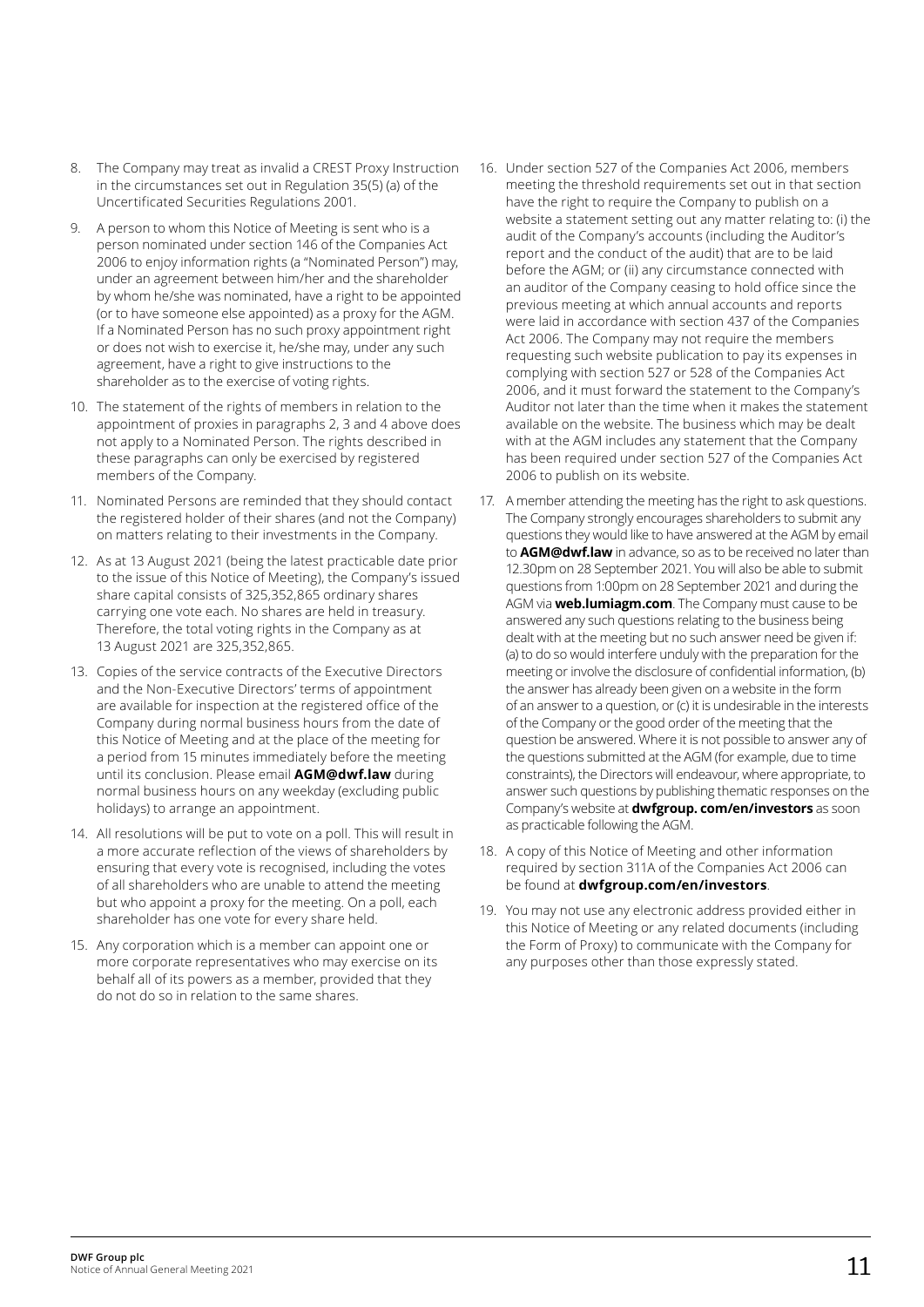#### **Electronic Meeting**

For the 2021 Annual General Meeting, DWF Group plc will be enabling shareholders to attend and participate in the meeting electronically, should they wish to do so. This can be done by accessing the AGM website, **https://web.lumiagm.com**.

#### **Accessing the Lumi AGM Website**

Lumi AGM can be accessed online using most well-known internet browsers such as Edge, Chrome, Firefox and Safari on a PC, laptop or internet-enabled device such as a tablet or smartphone. If you wish to access the AGM using this method, please go to **https://web.lumiagm.com** on the day.

#### **Logging In**

On accessing the AGM website, you will be asked to enter a Meeting ID which is 154-348-005. You will then be prompted to enter your unique SRN and PIN which is the first two and last two digits of your SRN. These can be found printed on your form of proxy. Access to the meeting via the website will be available from 1:00pm on 28th September 2021; however, please note that your ability to vote will not be enabled until the Chair formally declares the poll open.

### **Broadcast**

The meeting will be broadcast with presentation slides. Once logged in, and at the commencement of the meeting, you will be able to listen to the proceeding of the meeting on your device, as well as being able to see the slides of the meeting which will include the resolutions to be put forward to the meeting, these slides will progress automatically as the meeting progresses.

## **Voting**

Once the Chair has formally opened the meeting, they will explain the voting procedure. Voting will be enabled on all resolutions at the start of the formal meeting on the Chair's instruction. This means shareholders may, at any time while the poll is open, vote electronically on any or all the resolutions in the Notice of Meeting, resolutions will not be put forward separately.

Once the resolutions have been proposed, the list of resolutions will appear along with the voting options available. Select the option that corresponds with how you wish to vote, "FOR", "AGAINST" or "WITHHELD". Once you have selected your choice, the option will change colour and a confirmation message will appear to indicate your vote has been cast and received – There is no submit button. If you make a mistake or wish to change your vote, simply select the correct choice, if you wish to "cancel" your vote, select the "cancel" button. You will be able to do this at any time whilst the poll remains open and before the Chair announces its closure at the end of the meeting.

#### **Questions**

Questions will be invited during the meeting. Shareholders attending electronically may ask questions via the website by typing and submitting their question in writing – Select the messaging icon from within the navigation bar and type your question at the bottom of the screen.

Questions will be moderated before being sent to the Chair. This is to avoid repetition and ensure the smooth running of the meeting. If multiple questions on the same topic are received, the Chair may choose to provide a single answer to address shareholder queries on the same topic.

#### **Requirements**

An active internet connection is always required in order to allow you to cast your vote when the poll opens, submit questions and listen to the audiocast. It is the user's responsibility to ensure you remain connected for the duration of the meeting.

### **Duly appointed proxies and corporate representatives**

Please contact the Company's registrar before 2:00pm on 27th September 2021 on 0371 384 2030 or +44(0) 121 415 7047 if you are calling from outside the UK for your SRN and PIN.

Lines are open 8.30am to 5.30pm Monday to Friday (excluding public holidays in England & Wales).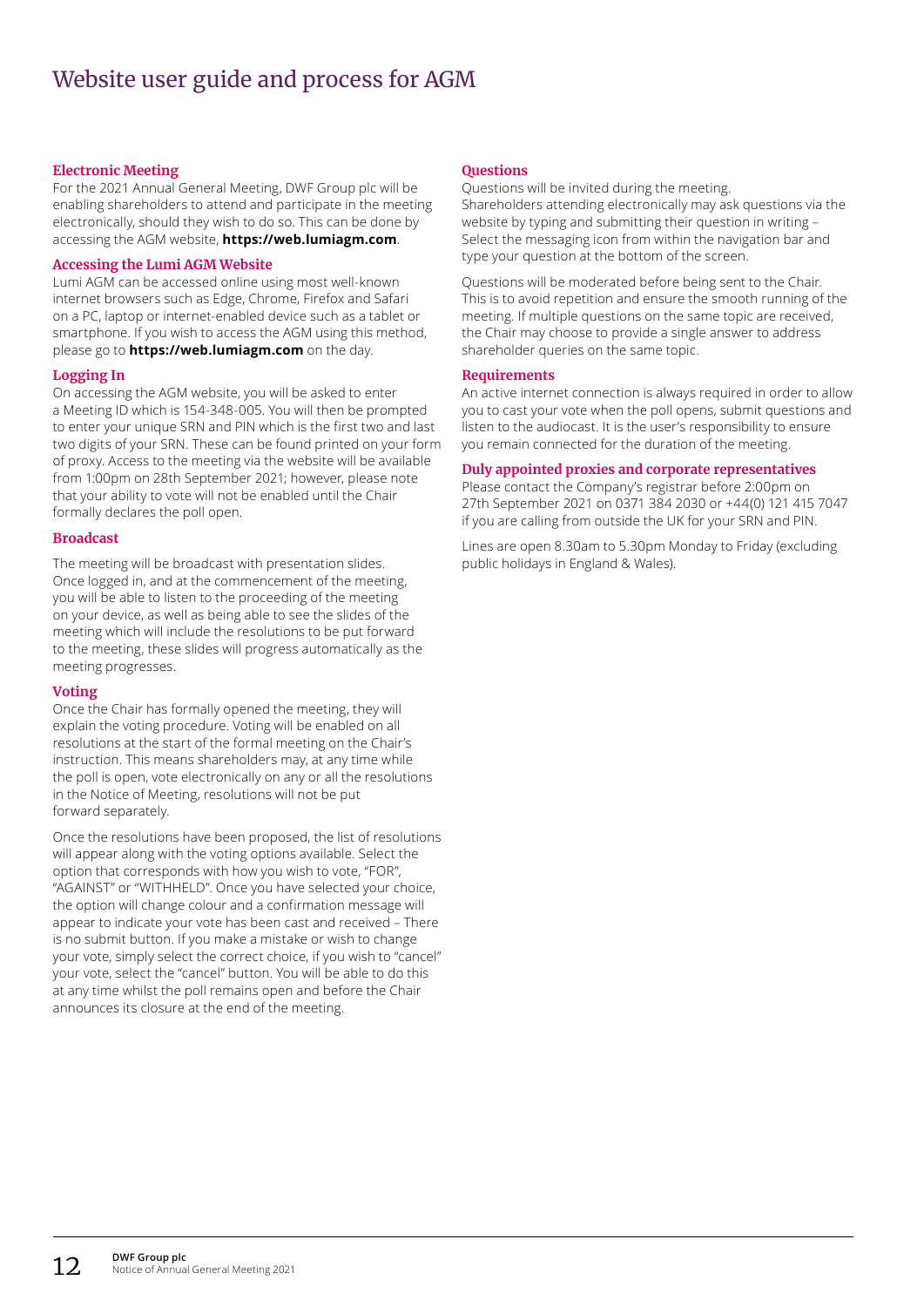# Meeting ID: 154-348-005 To login you must have your SRN and PIN 3 When successfully authenticated, you will be taken to the Home Screen. 6 For each resolution, press the choice corresponding with the way in which you wish to vote. When selected, a confirmation message will appear. Open the Lumi AGM website and you will be prompted to enter the Meeting ID. If a shareholder attempts to login to the website before the meeting is live\* , a pop-up dialogue box will appear. \*1.00pm on 28 September 2021 4 To view the meeting presentation, expand the "Broadcast Panel", located at the bottom of your device. If viewing through a browser, it will appear automatically. This can be minimised by pressing the button. (?) 7 To change your mind, simply press the correct choice to override your previous selection. To cancel your vote, press Cancel. After entering the Meeting ID, you will be prompted to enter your unique SRN and PIN. 5 When the Chair declares the poll open, a list of all resolutions and voting choices will appear on your device. Scroll through the list to view all resolutions. 8 If you would like to ask a question, select the messaging icon.  $(i)$ Type your message within the chat box at the bottom of the messaging screen.

2

1

To return to the voting screen whilst the poll is open, select the voting icon.

Click the send button to submit.

*For – Vote received*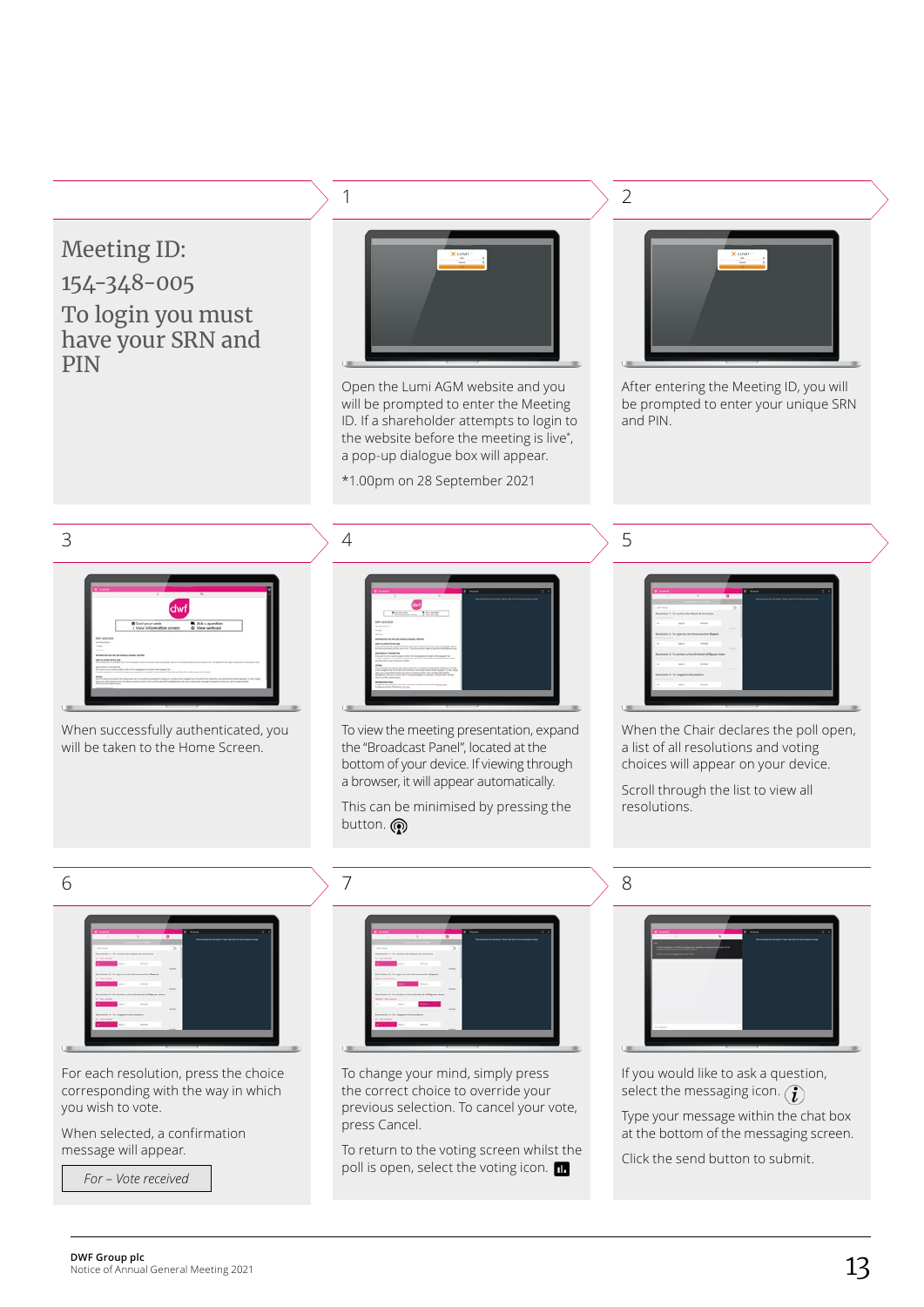Auditor resignation letter and statement to DWF Group plc of matters pertaining to the intention of Deloitte LLP not to seek re-appointment as Auditor of DWF Group plc (Company Registration Number 11561594) at the conclusion of term of office



Deloitte LLP Hill House 1 Little New Street London EC4A 3TR

Phone: +44 (0)20 7936 3000 Fax: +44 (0)20 7583 0112 www.deloitte.co.uk

13 August 2021

The Directors DWF Group plc 20 Fenchurch Street London EC3M 3AG

Our ref: PJS/ra/DWF

Dear Directors

#### DWF Group plc

This notice confirms that we will not be seeking re-appointment as auditors of the above company at the conclusion of our current term of office.

Yours faithfully

 $Aoloiff(1-\rho)$ 

Deloitte LLP

Statement of reasons relating to the intention of Deloitte LLP not to seek re-appointment as auditors to DWF Group plc at the conclusion of our term of office

The company put the audit out to tender and we were not successful in retaining it.

Unless the company applies to the court, this statement of reasons is required to be brought to the attention of members or creditors of the company and must be sent by the company within 14 days to every person entitled under Section 423 of the Companies Act 2006 to be sent copies of the company's accounts. This is a requirement of Section 520(2) of that Act.

Deloitte LLP

#### Deloitte LLP – Audit registration C009201919 13 August 2021

Deloitte LLP is a limited liability partnership registered in England and Wales with registered number OC303675 and its registered office at 1 New Street Square, London, EC4A 3HQ, United Kingdom.

Deloitte LLP is the United Kingdom affiliate of Deloitte NSE LLP, a member firm of Deloitte Touche Tohmatsu Limited, a UK private company limited by guarantee ("DTTL"). DTTL and each of its member firms are legally separate and independent entities. DTTL and Deloitte NSE LLP do not provide services to clients. Please see www.deloitte.com/about to learn more about our global network of member firms.

© 2021 Deloitte LLP. All rights reserved.